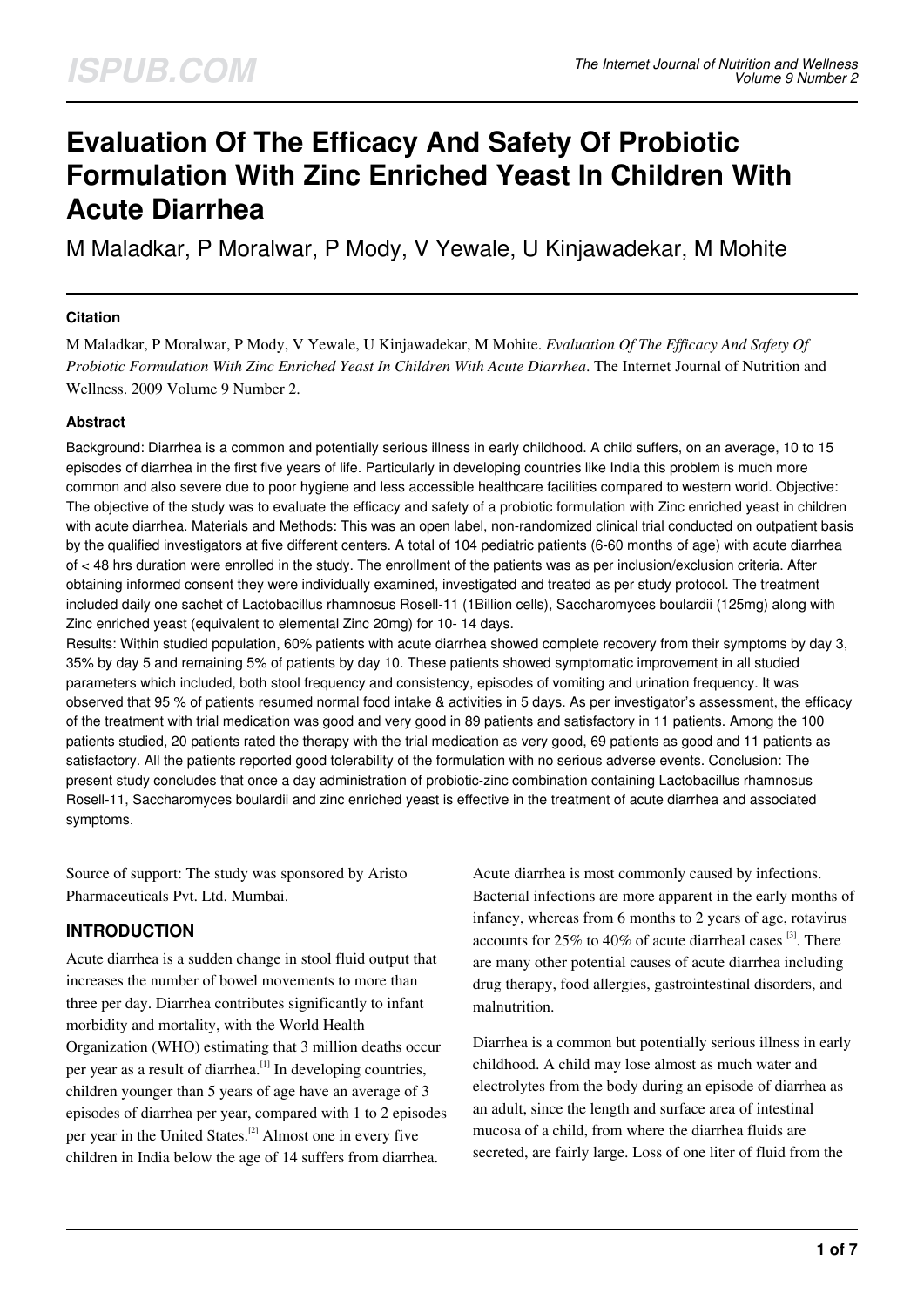body of a child weighing 7 Kg is much more hazardous compared with a similar depletion from an adult of 70 Kg weight. Significant dehydration disturbing the electrolyte balance and acid-base status of the body occurs in about 2 to 3 per cent of all cases of diarrhea. Some of these cases may prove fatal, if fluids and electrolytes are not replaced to restore normal circulatory levels and body functions which are impaired in the dehydrated state. $[1]$ 

Probiotics have been studied for the management of various types of diarrheal disease, including viral diarrhea, bacterial diarrhea, antibiotic-associated diarrhea, and Clostridium difficile diarrhea. The use of the term probiotic for living organisms dates back to 1989, when they were regarded as a supplement of living microorganisms that bring a health benefit by improving the balance of the intestinal micro biota. Probiotics are living organisms, which when administered in adequate amount; confer a health benefit on the host.

Probiotics are non-pathogenic microorganisms and are considered to be a safe and effective part of the first-line therapy for acute diarrhea in children and adults.<sup>[4]</sup> Probiotic microorganisms positively change the intestinal flora, inhibit the growth of pathogenic bacteria, promote adequate digestion, stimulate local immune function and increase resistance to infection. Probiotics exert their beneficial effects by a variety of complementary mechanisms, including an ability to modulate host systemic & local immune responses, secretion of mucin from intestinal goblet cells and competitive exclusion of pathogens.[4]In addition, previous studies have shown that probiotics have the ability to decrease Citrobacter rodentium - induced mucosal inflammation and disruption of colonic paracellular junctions.<sup>[4]</sup>

Lactobacillus is a gram-positive, lactic acid-producing bacterium that was first isolated from the stools of a healthy human.<sup>[5]</sup> Various strains of lactobacillus have been evaluated for their health benefits. L. rhamnosus has been employed experimentally as a supplement to the human neonatal intestinal microflora and the result reveals its effects on the enhancement of immunoglobulin (Ig) secretion. This probiotic prevents rotavirus-induced diarrhea, and the recurrence of colitis, and it protects against Indomethacin-induced changes in barrier function both in humans and in polarized intestinal cell monolayers grown in tissue culture. [5] A notable characteristic of this bacterium is its ability to adhere to epithelial cells in tissue culture and

displace intestinal pathogens, including E. coli. [5]

L. rhamnosus Rosell-11 is a strain of lactobacillus with improved stability and efficacy profile. In vitro tests have shown that L. rhamnosus Rosell-11 is able to inhibit the adhesion of pathogens to intestinal epithelial cells & promote their eradication. This L. rhamnosus strain has shown effectiveness in the treatment of both diarrhea and chronic constipation (Tlaskal 1995). L. rhamnosus Rosell-11 grows on lactose, thus helps to reduce lactose intolerance in children.

Saccharomyces boulardii belongs to the group of simple eukaryotic cells (such as fungi and algae) and, it thus differs from bacterial probiotics that are prokaryotes.<sup>[32]</sup> S. boulardii favorably alters the composition of the gut flora and inhibits the action of pathogenic microorganisms. It maintains a healthy balance of intestinal flora by producing organic compounds such as lactic acid, hydrogen peroxide and acetic acid that increase the acidity of the intestine and inhibit the reproduction of many harmful bacteria. Studies have revealed that it also produces substances called bacteriocins, which act as natural antibiotics to kill undesirable microorganisms. It has a well demonstrated role in the synthesis of vitamin B1, vitamin B2, vitamin B6, pantothenic acid and nicotinic acid. These vitamins are utilized for the nutritional requirements of the body.<sup>[32]</sup>

Zinc supplementation: - Since zinc and probiotics work via different mechanisms it is possible that adding both would have a synergistic effect. In addition to probiotics, intervention trials have demonstrated that the addition of oral zinc can also reduce the duration and severity of acute diarrhea in children.<sup>[7,11,12]</sup> The rationale for the beneficial effect of zinc supplementation is based on the depletion of zinc due to diarrhea  $[11, 13]$  and the deleterious effects of zinc deficiency on the immune system, leading to more severe enteric infections.  $[14]$  The possible mechanisms for the effect of zinc supplementation on diarrhea include improved absorption of water and electrolytes by the intestines,<sup>[9,10,11]</sup> regeneration of gut epithelium or the restoration of its function,<sup>[16,17,18,19]</sup> increased levels of enterocytic brush-border enzymes,<sup>[22,24,25]</sup> and enhanced immunologic mechanisms for the clearance of infection, including cellular immunity and higher levels of secretory antibodies. $[30,31,32]$ 

In 2004 WHO and UNICEF released a joint statement for treatment of acute diarrhea recommending therapeutic zinc (20 mg/day) for 10–14 days along with oral rehydration salts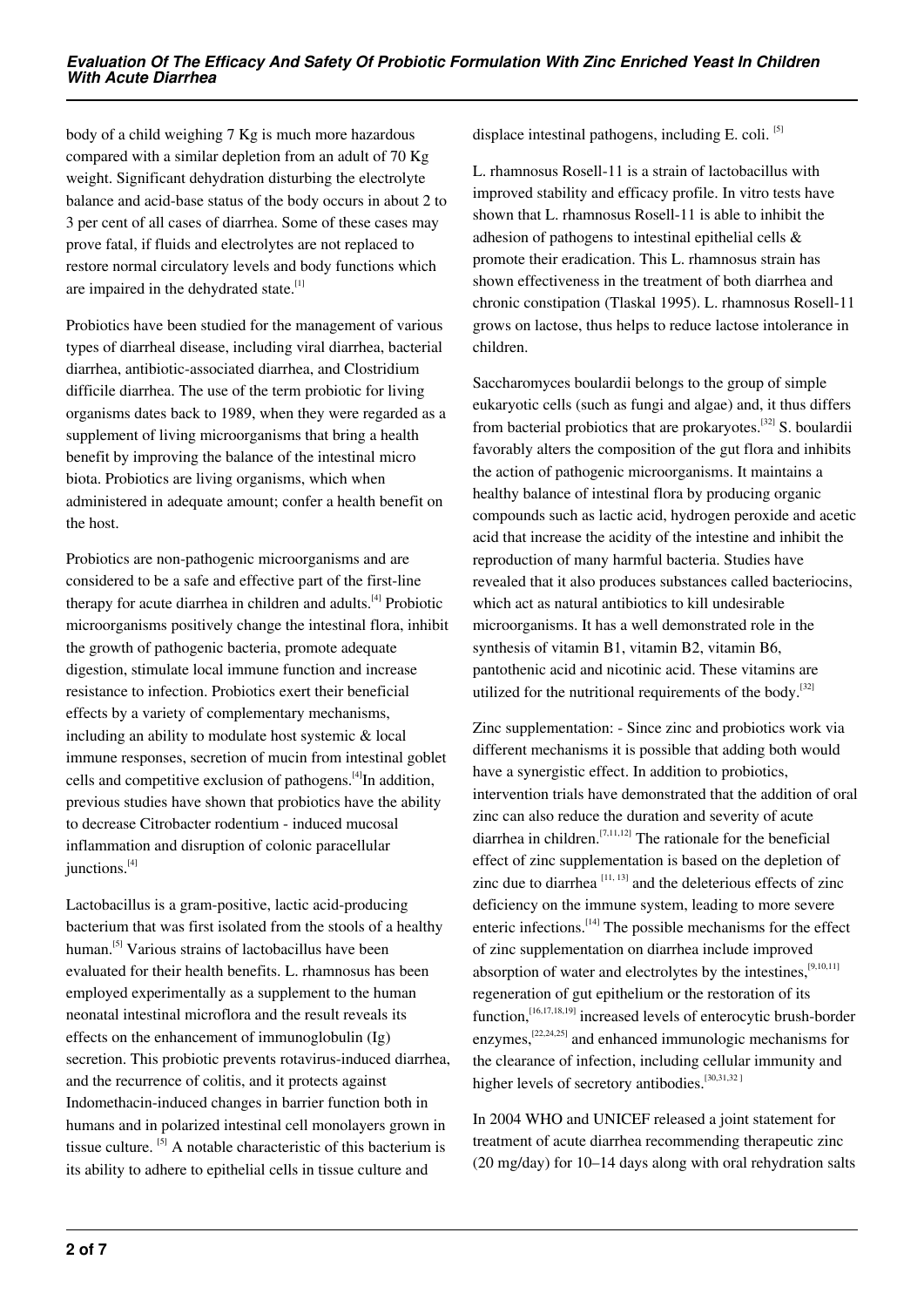containing lower concentrations of glucose and salt.

Different forms of zinc have been evaluated for the efficacy. Zinc-enriched yeast is special yeast which can provide ample organic zinc. Zinc-enriched yeast is derived from cultures of specified strains of Saccharomyces cerevisiae grown in the presence of zinc chloride or zinc sulphate. Fermentation takes place at a specified temperature and pressure for defined periods of time. This is followed by increasing the temperature to kill the yeast. The cell wall is ruptured to release the contents which are then spray dried to form zinc enriched yeast. In addition to zinc, it also contains micronutrients like vitamins and other minerals. Organic form of zinc is more bioavailable compared to other available zinc formulations. One of the studies demonstrated that zinc from zinc-enriched yeast was 3.7 times more bioavailable, i. e. absorbed and found in greater concentration in the liver than the zinc gluconates. [35]

The objective of the present study was to evaluate the efficacy and safety of probiotic formulation with zinc enriched yeast in children with acute diarrhea.

## **MATERIALS AND METHODS**

This was an open label, non-randomized clinical trial to assess the efficacy and safety of probiotics with zinc formulation in the treatment of acute diarrhea in children. The test formulation was supplied by Aristo Pharmaceuticals Pvt. Ltd., Mumbai. Each dose of test medication contains Lactobacillus rhamnosus Rosell-11: 1 billion cells, Saccharomyces boulardii: 125mg and zinc enriched yeast: equivalent to elemental zinc 20mg.

The study was conducted in 104 pediatric patients with acute diarrhea at five different sites.

After independent ethics committee approval, eligible patients were administered with test formulation and frequency and consistency of stools were recorded daily for the duration of treatment up to 10 days.

# **METHODOLOGY**

Children of age 6-60 months with acute diarrhea (< 48 hrs) reporting for the consultation to the investigators were selected for the study. After thorough physical and clinical examinations, subjects who fulfilled inclusion / exclusion criteria and parents/guardian willing to sign the informed consent form were enrolled into the trial. The inclusion criteria included written consent from parents of the patients, patients who will comply with the procedures and requirements of the study, parents of patients able to read, write, follow instructions and record the data in parent's daily diary. Patients were excluded from the study in case of severe dehydration requiring hospitalization and I.V. fluids, coexisting acute systemic illnesses, food allergy or other chronic gastrointestinal diseases, use of probiotics in the previous three weeks and diarrhea with blood visible in stools.

Trial medication was administered once a day and efficacy parameters and adverse effects if any were recorded. As per the WHO guidance ORS supplementation was given to study population at an average of 7 unit doses/24 hrs. Patients were monitored by the parents and reported to the physician on 3rd, 5th and 10th day. Patient's diary was filled by the parent /legal representative. Measured efficacy parameters included, Stool frequency, Consistency of stool, Frequency of urination in 24 hours, Episodes of vomiting and ORS consumption.

Treatment was continued for 10 days even after the patients were completely cured to complete the zinc supplementation course as per WHO guidelines.

# **STATISTICAL ANALYSIS**

The data was then compiled, and subjected for statistical analysis. The data was analyzed as average (mean) during treatment period. For efficacy parameters mean score of baseline was compared with mean score of day 3, day 5 and day 10. T-test (two tails) was applied to compare the efficacy of the treatment on day 0, day 3, day 5 and day 10. For nonparametric symptoms like consistency of stools ANOVA test was applied.

#### **RESULTS**

The total of 104 patients were enrolled in the study, 100 patients completed the study and were considered for final analysis.

A) Demographic profile: Out of 100 children, 40 were females and 60 were males with average age among male patients was 18 months and among the female patients was 20 months. Majority of the patients were in the weight group of 6 -10 kg. Among the patients enrolled in the trial, minimum weight was 6.7 kg and maximum was 19 kg. At the base line visit, out of 100 patients with diarrhea, 9 patients had fever, 12 patients had vomiting and 29 patients had fever along with vomiting.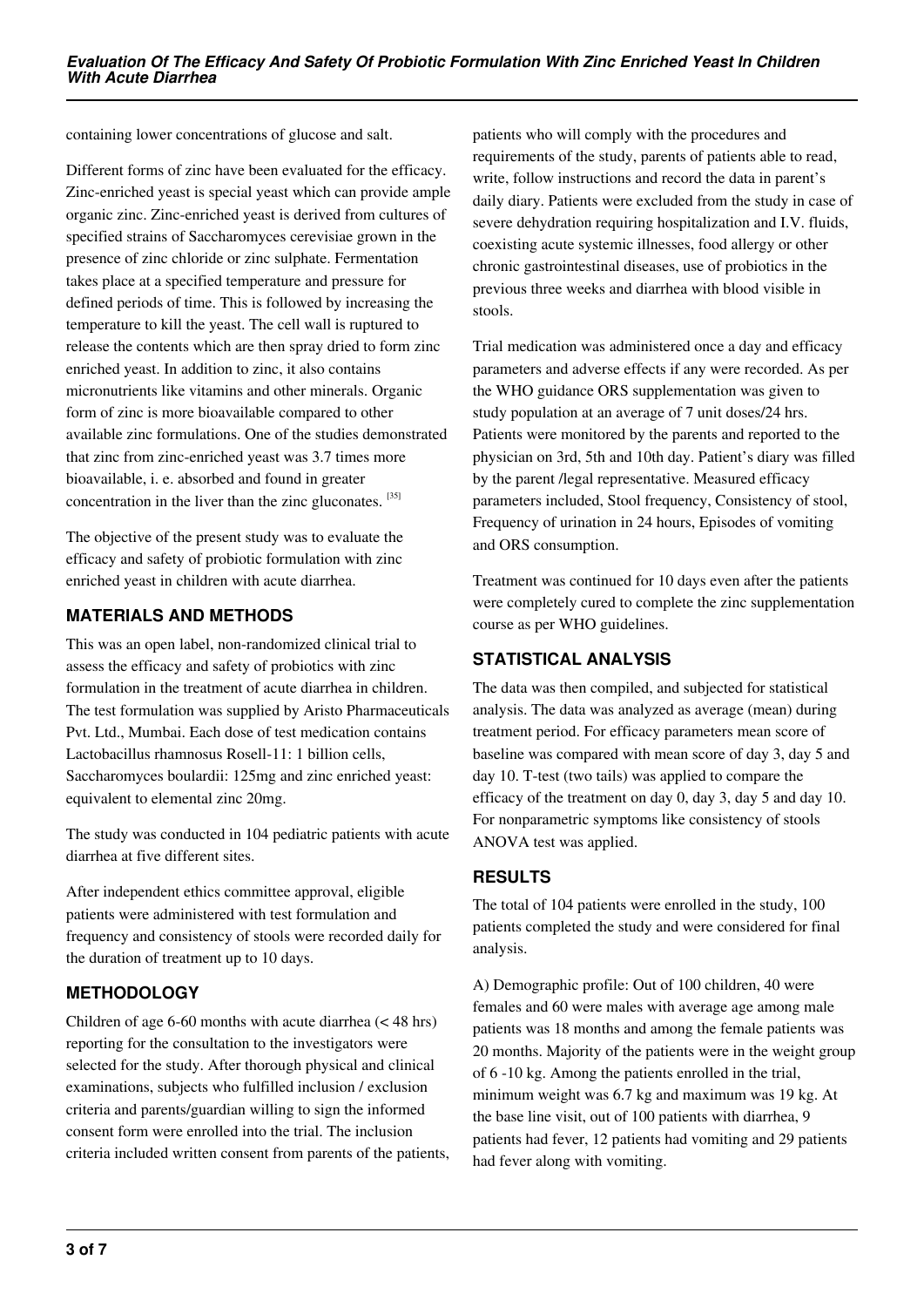B) Efficacy parameters: Complete recovery with acute diarrhea was observed in 60% of patients by day 3, 35% by day 5 and remaining 5% of patients by day 10.

1.Day  $0 - day \, 3 \, (n=60)$ : Out of 100 patients, 60% of patients with acute diarrhea recovered from symptoms by day 3. The frequency of stools decreased from mean score 7.5 on day 0 to 2.5 on day 3. On day 0 the stools were watery which returned to normal consistency by day 3. Frequency of urination increased from mean 4.68 to 6.86 on day 3. Mean score for vomiting was 3.41 on days 0 and completely stopped by day 3.

#### **Figure 1**

Table: 1- Efficacy parameters of patients recovered completely at the end of day 3

|                                                  | <b>PARAMETERS</b>                 | Day 0 | Day 3 | p-value  |  |  |
|--------------------------------------------------|-----------------------------------|-------|-------|----------|--|--|
| A                                                | No. of stools in 24 hrs.          | 7.5   | 2.5   | 3.95E-22 |  |  |
| B                                                | *Consistency of stools            | 3.00  | 1.00  |          |  |  |
| C                                                | Frequency of urination in 24 hrs. | 4.68  | 6.86  | 2.10E-07 |  |  |
| D                                                | Episodes of vomiting              | 3.41  | 0     | 2.87E-05 |  |  |
| [*Normal (well formed=1, Semisolid=2, Watery=3)] |                                   |       |       |          |  |  |

2. Day 0 - day 5 (n=35): By day 5, 35% of the patients were completely cured of the symptoms. Mean score of frequency of stools was 8.31 on day 0 which reduced with the test medication to 2.66 on day 5. Mean score of consistency of stools was decreased from 3.00 (watery) on day 0 to 2.1 (Semi solid) by day 3 and stools get normalized by the day 5 with a mean score of 1.00. Frequency of urination increased from mean 4.89 on day 0 to 8.74 on day 5. Mean score for vomiting was 2.39 on day 0 and completely stopped by day 5.

#### **Figure 2**

Table: 2- Efficacy parameters of patients recovered completely at the end of day 5.

|                                                  | <b>Parameters</b>         | Day 0 | Day 3 | Day 5    | p-value   |  |
|--------------------------------------------------|---------------------------|-------|-------|----------|-----------|--|
| A                                                | No. of stools in 24 hrs.  | 8.31  | 5.2   | 2.66     | 4.51E-15  |  |
| в                                                | *Consistency of stools    | 3.00  | 2.10  | 1.00     |           |  |
|                                                  | Frequency of urination in |       |       |          | $2.1E-07$ |  |
| с                                                | $24$ hrs.                 | 4.89  | 6.54  | 8.74     |           |  |
| D                                                | Episodes of vomiting      | 2.39  | 1.33  | $\bf{0}$ | $1.2E-05$ |  |
|                                                  | ORS consumption           |       |       |          | 2.67E-08  |  |
| E                                                | (sachets/day)             | 5.29  | 4 4 3 | 1.80     |           |  |
| [*Normal (well formed=1, Semisolid=2, Watery=3)] |                           |       |       |          |           |  |

3. Day 0 - day 10 (N=05): The remaining  $5\%$  of patients with acute diarrhea were symptom-free by day 10. Frequency of stools reduced from 11.6 on day 0 to 1.8 by day 10. On day 0, stools were watery which gradually changed to semisolid by day 3 and had normal consistency by day 10. Frequency of urination was also significantly increased from day  $0$  (6.20) to day  $5$  (8.40) and then slightly declined to 8.25 by day 10. Episodes of vomiting which occurred initially were cured by day 5 completely. ORS consumption was also found to be reduced from 7.6 sachets in 24 hours to 1.00 on day 10.

#### **Figure 3**

|                                                  | <b>Parameters</b>    | Day 0 | Day 3 | Day 5    | Day 10       | p-value   |  |
|--------------------------------------------------|----------------------|-------|-------|----------|--------------|-----------|--|
|                                                  | No. of stools in 24  |       |       |          |              | 0.092557  |  |
| А                                                | hrs.                 | 11.6  | 5.2   | 2.6      | 1.8          |           |  |
|                                                  | *Consistency of      |       |       |          |              | ----      |  |
| В                                                | stools               | 3     | 2.25  | 2        | 1            |           |  |
|                                                  | Frequency of         |       |       |          |              | 0.294256  |  |
| c                                                | urination in 24 hrs. | 6.20  | 7.80  | 8.40     | 8.25         |           |  |
|                                                  | Episodes of          |       |       |          |              | 0.089009  |  |
| D                                                | vomiting             | 1.67  | 1.00  | $\Omega$ | $\mathbf{0}$ |           |  |
|                                                  | ORS consumption      |       |       |          |              | 0.0717604 |  |
| Ε                                                | (sachets/day)        | 7.60  | 5.40  | 4.00     | 1.00         |           |  |
| [*Normal (well formed=1, Semisolid=2, Watery=3)] |                      |       |       |          |              |           |  |

Table: 3- Efficacy parameters of patients recovered completely at the end of day 10.

C) Safety evaluation: Of 100 patients studied, no adverse events were observed in children. Initially 36 patients had fever which was cured by the second and third day of treatment, 12 patients had vomiting along with diarrhea which was cured by day 5. None of the patients opted to withdraw from the study due to occurrence of any adverse event.

D) Investigator's assessment of therapy: Most of the investigators rated the therapy as above satisfactory. Up to 90% investigators think that the probiotic enriched zinc is a good or very good choice for the treatment of diarrhea.

E) Parents assessment of therapy: Among the parents of 100 patients studied, 20% rated the therapy with the trial medication as very good, 69% as good and 11% parents as satisfactory.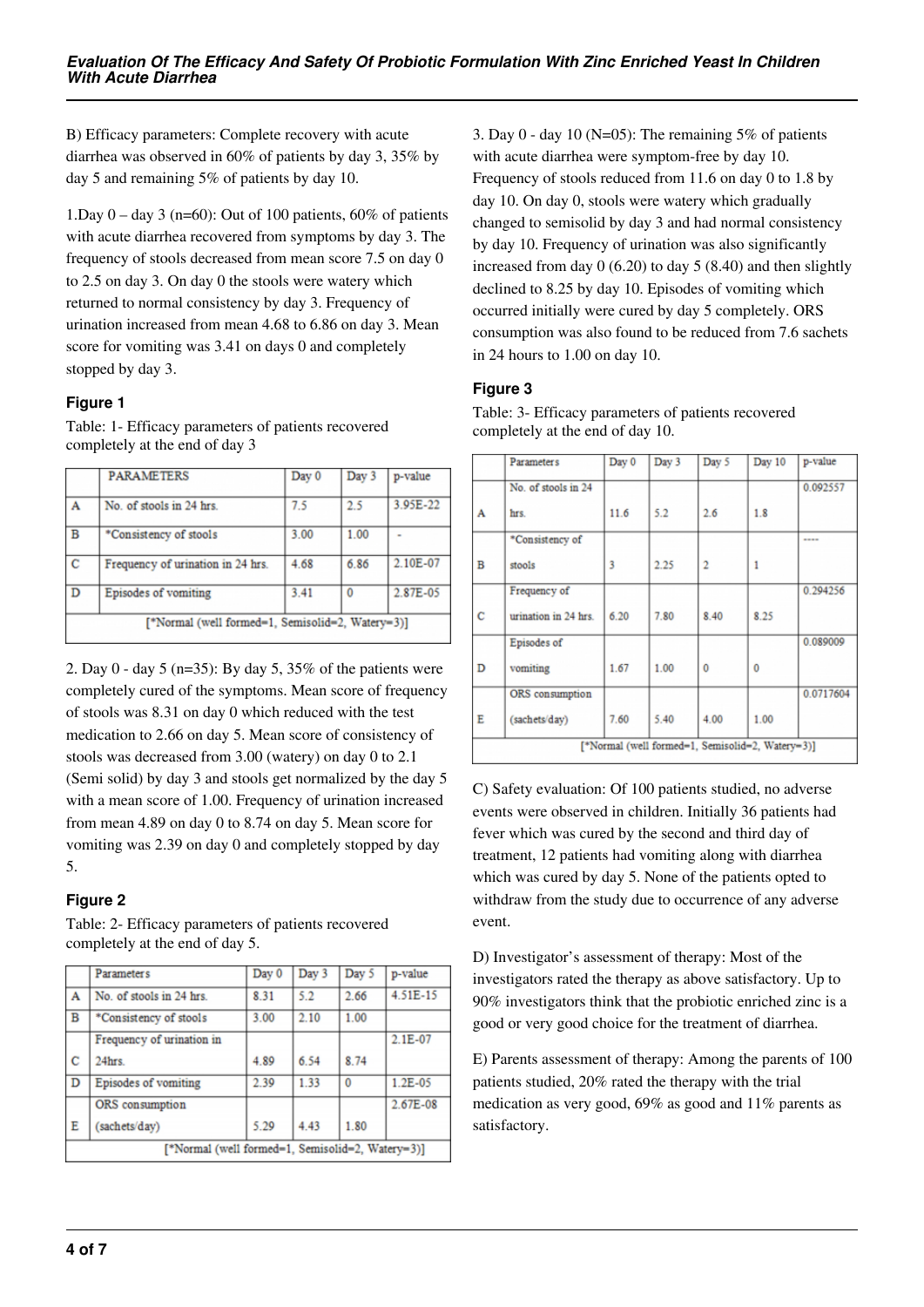### **Figure 4**

Figure: 4- Investigator's and Parent's assessment of therapy



# **DISCUSSION**

The aim of this multicentric, prospective, phase III clinical trial was to investigate the therapeutic efficacy and safety of orally administered probiotic formulation with zinc enriched yeast in treating acute diarrhea in children. The results showed that probiotic formulation with zinc enriched yeast showed improvement in terms of both time to response and response rate.

Acute diarrhea in children is very often self-limiting within few days. However, children are in danger of developing dehydration and a deteriorating general health. Therefore, an effective antidiarrheal treatment would be beneficial. Several investigations have been carried out with probiotics for the treatment of acute gastroenteritis, and different metaanalyses and systematic reviews have been published in this field. All of these have demonstrated the efficacy of probiotics in treating or preventing diarrhea. On an average, the treatment of diarrhea with lactobacilli, bifidobacteria and/or S. boulardii shortened the duration of diarrhea by  $0.5-1.5$  days.  $^{[32, 33]}$ 

Szajewska and Mrukowicz reviewed ten randomized, double-blind, placebo-controlled studies and concluded that the administration of probiotics led to a substantial reduction in the duration of acute diarrheal symptoms, an average of 20 h.<sup>[33]</sup> Moreover, a meta-analysis of nine clinical trials conducted by D'Souza et al. demonstrated that probiotics effectively prevented antibiotic-associated diarrhea. [32] The work of van Niel et al. included nine randomized controlled studies with lactobacilli in acute infectious diarrhea in children. In these studies, the duration of diarrhea was significantly reduced by an average of 0.7 days along with the reduced daily stool frequency.  $[34]$  More recently, McFarland et al. examined the efficacy of probiotics in pediatric diarrhea by analyzing 39 randomized, controlled and blinded clinical trials comprising a total of 41 probiotic treatment arms.[31] Of these, 32 (78%) reported efficacy. The latest meta-analysis of 39 trials by Sazawal et al. showed that probiotics prevented acute diarrhea, with a risk

reduction among children of 57% (range:  $35-71\%$ ). <sup>[32]</sup>

In the present trial 104 patients were enrolled, 100 patients completed the trial successfully. Patients who did not come for follow up visit (4 patients) were considered as drop outs. Primary outcome analyzed in this study is duration of diarrhea, frequency and consistency of stools.

All the patients had watery stools and had an average of 8 episodes of diarrhea in 24 hours. Out of 100 patients, 66 patients had moderate dehydration and 4 had severe dehydration. Out of 66 moderately dehydrated patients, 42 (63%) patients were cured by day 3, 22 patients (34%) by day 5 and 2 patients (3 %) by day 10. The 4 severely dehydrated patients were cured by day 5. The rest 5% were cured by day 10 because all the 5 patients were underweight and had malnutrition.

On an average, 60% of patients were cured by day 3 and 35  $\%$  were cured by day 5 and the remaining 5  $\%$  by day 10. Frequency of stools decreased to almost normal in 24 hrs.

Among 100 patients with diarrhea, 12 patients had vomiting (average 3 episodes in 24 hours), 9 patients had fever and 29 patients had vomiting and fever. Frequency of urination was 4 on an average in 24 hours at base line. On an average, seven unit doses of ORS were consumed by patients in 24 hrs on the day of enrollment. In the present study, decrease in frequency of vomiting was observed which may not be due to medication but overall reduction in disease process and ORS administration. The test medication was well tolerated by the patients with no serious adverse events reported.

# **CONCLUSIONS**

This clinical trial clearly demonstrates that the probiotic-zinc combination containing Lactobacillus rhamnosus Rosell-11, Saccharomyces boulardii and zinc enriched yeast provided clinical benefits to the patients of acute diarrhea and showed improvement in terms of both the time to response and response rate to diarrhea. The primary outcome was a statistically significant improvement in frequency and consistency of stools. The secondary outcomes were reduction in other symptoms like vomiting, fever and other signs of dehydration. Probiotic usage resulted in early recovery and prevented prolongation of diarrhea and secondary malabsorption. No adverse events were observed with the usage of the studied antidiarrheal medication. Larger population studies are needed as confirmatory trials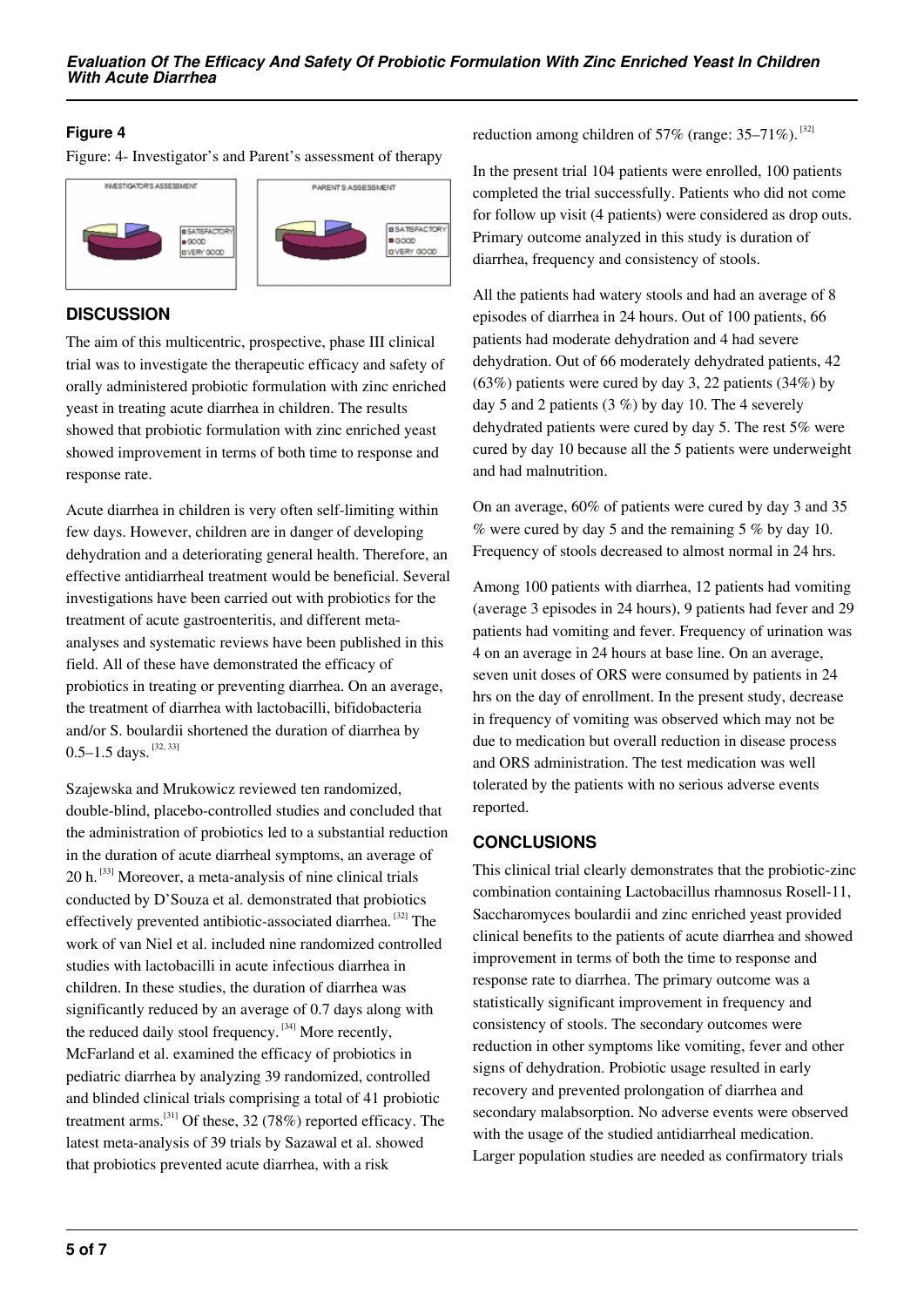for L. rhamnosus Rosell-11 as well as zinc enriched yeast in the antidiarrheal treatment.

#### **References**

1. Guandalini S. Acute Diarrhea. Pediatric Gastrointestinal Disease,3rd Edition, Eds. Walker WA, Hamilton JR,

Watkins JB, Durie PR,Walker-Smith JA 2000, BC Decker. 2. World Health Organization, The World Health Report 1995.

3. Glass RI, Lew JF, Gangarosa RE, LeBaron CW, Ho MS. Estimates of morbidity and mortality rates for diarrheal diseases in American children. J Pediatr 1991; 118(4 (Pt 2): S27-33.

4. Ghishan FK. Transport of electrolytes, water, and glucose in zinc deficiency. J Pediatr Gastroenterol Nutr 1984;3:608-612.

5. Patrick J, Golden BE, Golden MHN. Leucocyte sodium transport and dietary zinc in protein energy malnutrition. Am J Clin Nutr 1980;33:617-620.

6. Understanding and Managing Acute Diarrhoea in Infants and Young Children ( health education to villages) Health and Family Welfare India New Delhi - 110- 011 7. Atrick J, Michael J, Golden MN, Golden BE, Hilton PJ.

Effect of zinc on leucocyte sodium transport in vivo. Clin Sci Mol Med 1978;54:585-587.

8. Golden BE, Golden MHN. Zinc, sodium and potassium losses in the diarrheas of malnutrition and zinc deficiency. In: Mills CF, Bremner I, Chesters JK, eds. Trace elements in man and animals — TEMA 5. Aberdeen, United Kingdom: Rowett Research Institute, 1985:228-32.

9. 11 Golden BE, Golden MHN. Dietary zinc and the output and composition of faeces. In: Gawthorne JM, Howell JM, White CL, eds. Trace element metabolism in man and animals. Berlin, Germany: Springer-Verlag, 1982:73-6. 10. Roy SK, Draser BS, Tomkins AM. The impact of zinc deficiency on the intestinal response to cholera toxin. Proc

Nutr Soc 1986;45:39A-39A. 11. Bettger WJ, O'Dell BL. A critical physiological role of zinc in the structure and function of biomembranes. Life Sci 1981;28:1425-1438.

12. Elmes ME, Jones JG. Ultrastructural changes in the small intestine of zinc deficient rats. J Pathol 1980;130:37-43.

13. Arcasoy A, Akar N, Ors U, Delilbasi L, Karayalcin S. Ultrastructural changes in the mucosa of the small intestine in patients with geophagia (Prasad's syndrome). J Pediatr Gastroenterol Nutr 1990;11:279-282.

14. Koo SI, Turk DE. Effect of zinc deficiency on the ultrastructure of the pancreatic acinar cell and intestinal epithelium in the rat. J Nutr 1977;107:896-908.

15. Moran JR, Lewis JC. The effects of severe zinc deficiency on intestinal permeability: an ultrastructural study. Pediatr Res 1985;19:968-973.

16. Ford RPK, Menzies IS, Phillips AD, Walker-Smith JA, Turner MW. Intestinal sugar permeability: relationship to diarrheal disease and small bowel morphology. J Pediatr Gastroenterol Nutr 1985;4:568-574.

17. Weaver LT, Chapman PD, Madeley CR, Laker MF, Nelson R. Intestinal permeability changes and excretion of micro-organisms in stools of infants with diarrhoea and vomiting. Arch Dis Child 1985;60:326-332.

18. Evans PH, Bates CJ, Lunn PG, et al. zinc

supplementation in young Gambian children. Proc Nutr Soc 1993;52:25A-25A.

19. Roy SK, Behrens RH, Haider R, et al. Impact of zinc supplementation on intestinal permeability in Bangladeshi children with acute diarrhoea and persistent diarrhoea syndrome. J Pediatr Gastroenterol Nutr 1992;15:289-296. 20. Gebhard RL, Karouani R, Prigge WF, McClain CJ. Effect of severe zinc deficiency on activity of intestinal disaccharidases and 3-hydroxy-3-methylglutaryl coenzyme A reductase in the rat. J Nutr 1983;113:855-859. 21. Jones PE, Peters TJ. Oral zinc supplements in nonresponsive coeliac syndrome: effect on jejunal morphology, enterocyte production, and brush border disaccharidase activities. Gut 1981;22:194-198.

22. Suzuki I, Kushida H. Studies on mammalian glycosidases. V. Effects of metal ions upon acidic and neutral -glucosidases, -galactosidases, and -mannosidases in liver extracts of rabbit. J Biochem (Tokyo) 1973;74:627-629.

23. Peters TJ. Analytical subcellular fractionation of jejunal biopsy specimens: methodology and characterisation of the organelles in normal tissue. Clin Sci Mol Med 1976;51:557-574.

24. Lisowski J, Rajkumar TV, Wolf DP, Stein EA. Evidence for tightly-bound zinc in leucine aminopeptidase from pig kidney. Acta Biochim Pol 1970;17:311-324.

25. Warren L, Glick MC, Nass MK. Membranes of animal cells. I. Methods of isolation of the surface membranes. J Cell Physiol 1966;68:269-288.

26. Truding R, Shelanski ML, Daniels MP, Morell P. Comparison of surface membranes isolated from cultured murine neuroblastoma cells in the differentiated or undifferentiated state. J Biol Chem 1974;249:3973-3982. 27. Cunningham-Rundles C, Cunningham-Rundles S, Garofalo J. Increased T lymphocyte function and thymopoietin following zinc repletion in man. Fed Proc 1979;38:1222-1222.

28. Fenwick PK, Aggett PJ, Macdonald D, Huber C, Wakelin D. zinc deficiency and zinc depletion: effect on the response of rats to infection with Trichinella spiralis. Am J Clin Nutr 1990; 52:166-172.

29. Schlesinger L, Arevalo M, Arredondo S, Diaz M, Lönnerdal B, Stekel A. Effect of a zinc-fortified formula on immunocompetence and growth of malnourished infants. Am J Clin Nutr 1992;56:491-498.

30. D'Souza AL, Rajkumar C, Cooke J, Bulpitt CJ, Probiotics in prevention of antibiotic associated diarrhoea: meta-analysis. BMJ 2002;324:1361–1366.

31. McFarland LV, Elmer GW, McFarland M, Meta-analysis of probiotics for the prevention and treatment of acute pediatric diarrhea. Int J Probiotics Prebiotics 2006;1:63–76. 32. Sazawal S, Hiremath G, Dhingra U, Malik P, Deb S, Black RE, Efficacy of probiotics in prevention of acute diarrhea: a meta-analysis of masked, randomized, placebocontrolled trials. Lancet Infect Dis 2006;6:374–382. 33. Szajewska H, Mrukowicz JZ, Probiotics in the treatment and prevention of acute infectious diarrhea in infants and children: a systematic review of published randomized, double-blind, placebo-controlled trials. J Pediatr Gastroenterol Nutr 2001;33:S17–S25.

34. Van Niel CW, Feudtner C, Garrison MM, Christakis DA, Lactobacillus therapy for acute infectious diarrhea in children: a meta-analysis. Pediatrics 2002;109:678–684. 35. Thomas A. Tompkins, Nadine E. Renard and Akira Kiuchi Clinical Evaluation of the Bioavailability of Zincenriched Yeast and Zinc Gluconate in Healthy Volunteers. Biological Trace Element Research 2007; 120 (1-3), 28-35